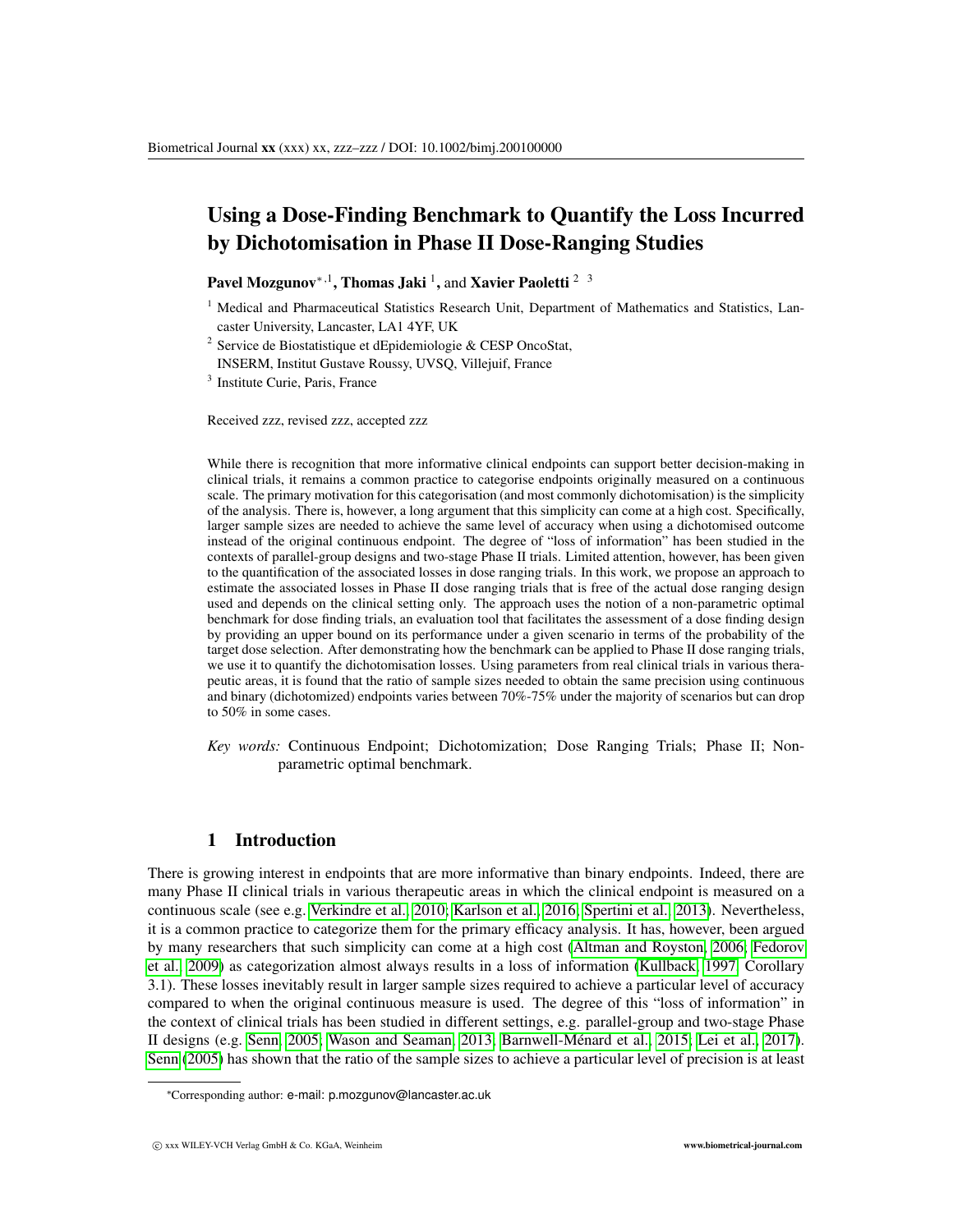64% in a parallel group clinical trials. In the setting of the two-stage adaptive trial, [Wason et al.](#page-13-9) [\(2011\)](#page-13-9) have shown that this ratio reached around 63%, and is around 50% in a case study. At the same time, in many therapeutic areas, the choice of dose of a drug to be tested in later phase trials is usually conducted in Phase II dose ranging clinical trial. Consequently, it is expected that dichotomising in dose finding trials will result in choosing the optimal dose with lower probability for a given sample size. However, limited attention has been dedicated to the quantification of the associated losses in the setting of dose finding trials.

To provide the answer to this question regardless of the design used and depending on the clinical context only, we propose to use an evaluation tool known as *non-parametric optimal benchmark* (or simply benchmark) originally proposed by [O'Quigley et al.](#page-13-10) [\(2002\)](#page-13-10). The benchmark was designed to provide a scenario-specific assessment of the accuracy of dose finding designs in terms of the proportions of correction selections (PCS) of the dose with the relevant target characteristics. For a design, the PCS is conventionally estimated by simulations in the scenarios chosen by researchers themselves. This can add subjectivity into the assessment as it might be more challenging to identify the target dose in some scenarios than in others. To overcome this, the benchmark provides the highest PCS a dose finding design can attain in the specific scenario. Comparing these upper bounds with the performance of a design can provide a more meaningful evaluation of a dose finding design operating characteristics. The benchmark can be used to evaluate any given design regardless of its nature, for example, adaptive or non-adaptive, as it accounts for the specifics of the scenario rather than the specifics of the design. We will show that the benchmark is not limited to design evaluations but can be also used to assess the consequences of *the trial assumptions*, and, specifically, the choice of the primary endpoint.

The original benchmark was proposed for studies with a binary endpoint only, and, therefore, its application was limited to Phase I oncology dose-escalation trials, in which binary endpoints prevail. A generalized benchmark for dose finding clinical trials with continuous responses was recently proposed by [Mozgunov et al.](#page-13-11) [\(2018\)](#page-13-11). While its application was demonstrated, again, in Phase I dose-escalation trials only, the generalization also opens the door for the benchmark application in the dose-ranging trials, in which endpoints measured on the continuous scale are more common. As the performance of Phase II dose ranging studies is also commonly studied by simulations, there is merit in the benchmark supporting a more informative evaluation of a dose ranging design. While various measures of a dose-finding design's performance can be of interest, in this work, we focus on the measure for which that benchmark is conventionally used, the PCS.

In this work, we firstly demonstrate how the generalized benchmark can be used to get a more meaningful evaluation of Phase II dose ranging designs given the specifics of these trials. Secondly, we use this result to quantify the losses associated with dichotomization of the continuous primary endpoint in dose ranging trials using the generalized benchmark. Effectively, the associated dichotomisation losses are found as the differences in the sample sizes required to attain particular PCS by the original benchmark for the binary (dichotomised) outcome and the generalised benchmark for the continuous outcomes. This allows to make the assessment free of the dose ranging design used. We will use several examples from various therapeutic areas, namely, chronic obstructive pulmonary disease, oncology, and cardiovascular disease, and study how various clinical trial parameters (dichotomisation threshold, variance of the responses, and location of the target dose) affect the dichotomisation losses. We will also study how trial parameters (variance of a response, dichotomisation threshold, and target probability) affect the associated losses.

In Section 2, we recall the recently generalized benchmark [\(Mozgunov et al., 2018\)](#page-13-11) in a setting of Phase II clinical trial. In Section 3, an example of the benchmark application to a Phase II clinical trial in chronic obstructive pulmonary disease is provided. In Section 4, the question of dichotomization in the setting of a cancer trial is considered. An evaluation when distributional assumption are violated is given in Section 5, and final remarks are provided in Section 6.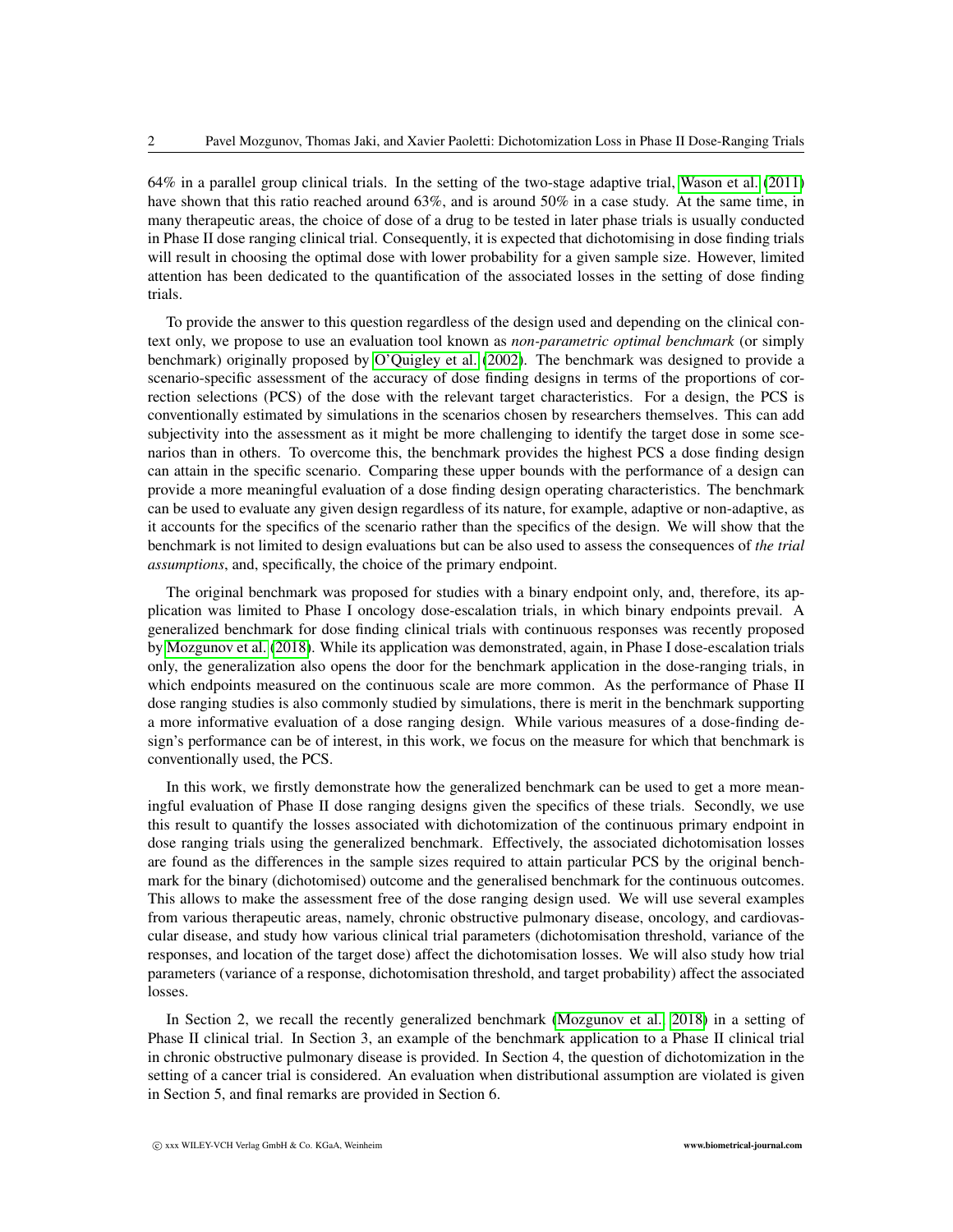# 2 A Benchmark Dose Finding Trials with Continuous Endpoint

Consider a Phase II clinical trial with m doses, a total number of n patients and a continuous outcome,  $Y_{ij}$ , at dose  $d_j$ ,  $j = 1, \ldots, m$  for patient  $i, i = 1, \ldots, n$  having cumulative distribution function (CDF)  $F_j(y)$ . The goal of the trial is to find the target dose (among the predefined set), which optimizes some decision criterion  $T(\cdot)$ . The target dose (TD), for example, can be the dose having the response closest to 50% of the maximum response (denoted by  $ED_{50}$ ), or the dose having the probability of the response to be higher than a particular threshold closest to some target value.

Importantly, the benchmark is used at the planning stage of the trial only, when simulation studies are usually conducted. At this point, the CDFs  $F_i(y)$  are assumed to be known to an investigator as they define the simulation scenario specified by an investigator and used to study the behavior of a design. While these are unknown in the actual trials, these are usually comprised of the set of the clinically feasible scenarios agreed with clinicians before the simulation study. Therefore, CDFs  $F_i(y)$  are assumed to be known in the simulation, and consequently, by the benchmark. We describe the generalized benchmark below.

For a given sample size and CDFs  $F_i(\cdot)$ , the benchmark provides the probability that a particular dose is selected (according to the decision criterion  $T$ ) by a procedure that assumes that outcomes of the patients are observed at each dose level and employes no functional relationship between dose and response. As any further (restrictive) model assumption are expected to decrease this probability, the probability produced by this selection procedure is a benchmark, the upper bound of the operating characteristics that could be attained. Formally, for the minimisation of the decision criterion, for each dose  $d_{j'}$  the benchmark computes  $\mathbb{P}[T(Y_{1j'}, Y_{2j'}, \ldots, Y_{nj'})] = \min_j T(Y_{1j}, Y_{2j}, \ldots, Y_{nj})]$  where  $Y_{ij}$  has CDF  $F_j(y)$ . To compute these probabilities, a simulation-based approach was proposed by [O'Quigley et al.](#page-13-10) [\(2002\)](#page-13-10) and extended by [Mozgunov et al.](#page-13-11) [\(2018\)](#page-13-11).

The simulation-based evaluation of the benchmark employs the concept of the *complete information* that assumes that outcomes for each patient are known for each dose level. The patient's response to all doses can be generated in simulations based on  $F_i(y)$  and using a patient's profile  $u_i \sim \mathcal{U}(0, 1)$ . The vector patient's of responses at each doses are known as the *complete information*. [Mozgunov et al.](#page-13-11) [\(2018\)](#page-13-11) have shown that the outcome for a patient with profile  $u_i$  at dose level  $d_i$  with corresponding CDF  $F_i$ is given by  $y_{ij} = F_j^{-1}(u_i)$ . Transforming profile  $u_i$  for each dose results in a vector of the complete information  $(y_{i1}, \ldots, y_{im})$  for patient i. The procedure is repeated for all patients  $i = 1, \ldots, n$ , which results in the vector of responses for each dose level  $y_j = (y_{1j}, \ldots, y_{nj}), j = 1, \ldots, m$ . This means that for each dose level, there are  $n$  observations generated for  $n$  patients. These vectors are consequently used to compute the criterion  $T(\cdot)$  for each dose. The dose for which the criterion is optimised is selected as the target dose. The procedure is repeated for S simulated trials. The number of repetitions to be used by the simulation-based implementation of the benchmark relates to the precision of the PCS estimate.

For a given simulation scenario with CDF  $F_1, \ldots, F_j$ , and decision criterion  $T(\cdot)$ , the benchmark for continuous outcome can be computed as follows:

- 1. Generate a sequence of patients' profiles  $\{u_i\}_{i=1}^n$  from the Uniform distribution  $\mathcal{U}(0, 1)$ .
- 2. Transform  $u_i$  for dose level  $d_j$  using  $y_{ij} = F_j^{-1}(u_i)$  for  $i = 1, ..., n$  and  $j = 1, ..., m$  and store  $y_j = (y_{1j}, \ldots, y_{nj}).$
- 3. Compute  $T(\mathbf{y}_j)$  for all  $j = 1, \ldots, m$ , find dose J for which  $T(\mathbf{y}_j)$  is optimised. Store the recommendation in the  $s^{th}$  simulation as  $K_s = J$ .
- 4. Repeat for  $s = 1, \ldots, S$  simulated trials.
- 5. Use  $\bar{K}^{(j)} = \sum_{s=1}^{S} \mathbb{I}(K_s = j) / S$  as the selection proportion of dose  $d_j$  for  $j = 1, \ldots, m$ .

An application of the benchmark as above for the assessment of dose ranging designs in the context of an actual clinical trial is given below.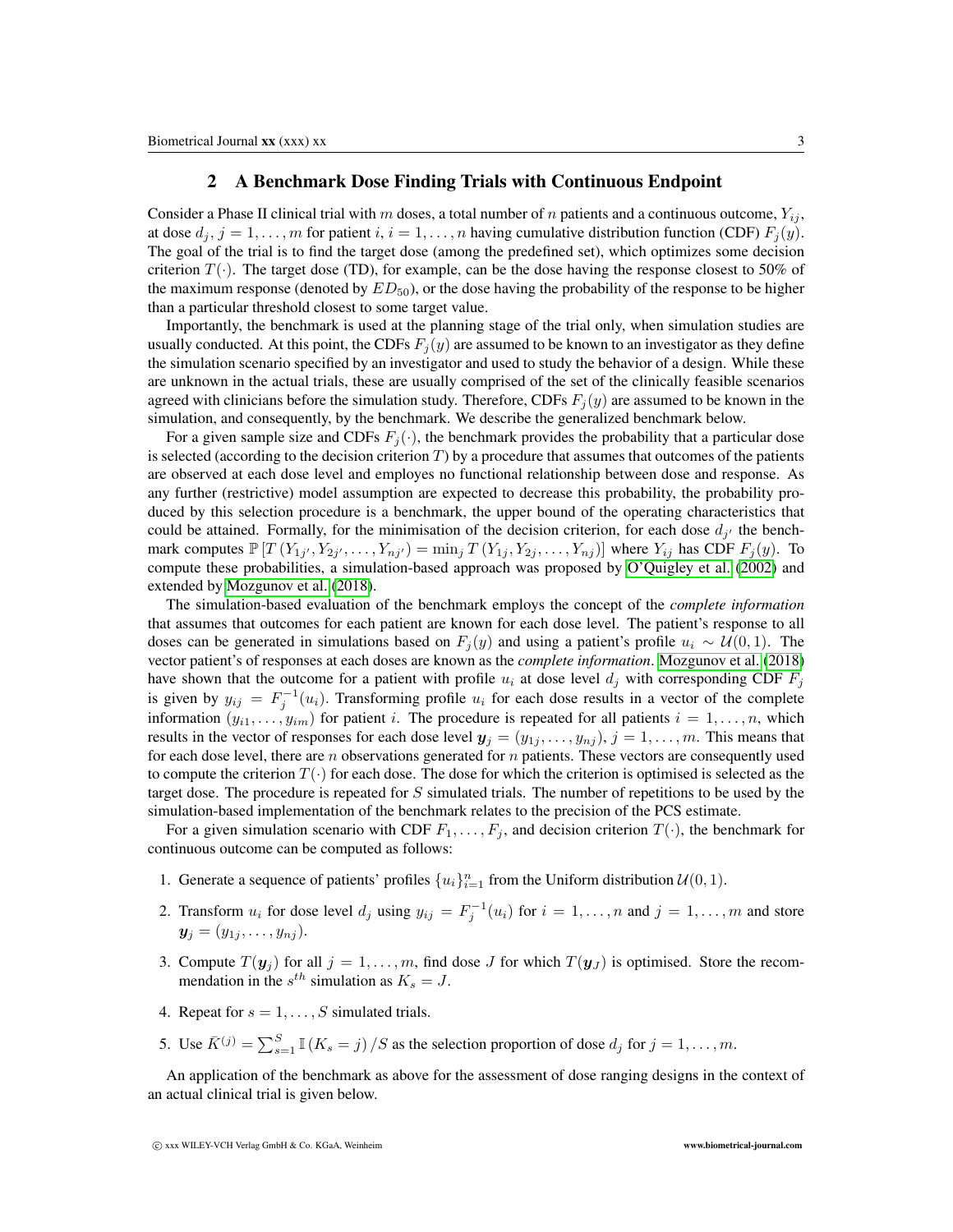## 3 An Evaluation of Phase II Dose Ranging Designs

[Mielke and Dragalin](#page-13-12) [\(2017\)](#page-13-12) studied several dose ranging designs in the context of Phase II clinical trial in chronic obstructive pulmonary disease (COPD) [\(Verkindre et al., 2010\)](#page-13-0) with a total sample size of  $n = 300$ . The trial studied the lung function in terms of forced expiratory volume (FEV) within 1s, measured in litres (denoted by FEV1) of COPD patients to eight doses of a compound (and placebo)

 $d_i = 0, 12.5, 25, 37.5, 50, 62.5, 75, 87.5, 100$  mg

The primary efficacy endpoint is the difference in FEV1 between a dose of the experimental treatment and placebo. The difference in FEV1 for patient i given dose  $d_i$  is denoted by  $y_{ij}$  and is assumed to have normal distribution  $\mathcal{N}(\mu_j, 0.34^2)$ , and the maximal difference (defined by clinicians) is assumed to be 0.15.

[Mielke and Dragalin](#page-13-12) [\(2017\)](#page-13-12) evaluated six non-adaptive and adaptive designs in this setting. We focus on one non-adaptive and one adaptive designs keeping the original notation:

- $D_0$ : The design with fixed equal allocation to three active doses (25,50, and 100mg) and placebo
- $D_5$ : The design assigns first half of the patients according to the compound D-optimal allocation which is computed using five candidate standardized models

$$
- M1: d_j/(5+d_j),
$$

$$
- M2: d_j/(15 + d_j),
$$

$$
- M3: d_j^3/(50 + d_j^3),
$$

$$
- M4: d_j - d_j^2/160,
$$

- M5: 
$$
\exp{(d_j/20)} - 1
$$
.

After an interim analysis, patients were allocated according to the most efficient design (using the D-efficiency criterion) out of a set of the designs predefined by Mielke and Dragalin (2017).

One of the properties studied by [Mielke and Dragalin](#page-13-12) [\(2017\)](#page-13-12) was the ability of designs to identify the dose (among a predefined set) corresponding to the mean difference in FEV1 closest to 50% of the maximum difference  $(ED_{50})$  and 90% of the maximum difference  $(ED_{90})$ . Formally, this corresponds to the following decision criterion

$$
T(\boldsymbol{y}_j, \gamma_{ED_{XX}}) = \left| \frac{\sum_{i=1}^n y_{ij}}{n} - \gamma_{ED_{XX}} \right| \tag{1}
$$

where  $\gamma_{EDXX}$  is the level of difference in FEV1 corresponding to XX% of the maximum difference.

Two scenarios of the relationship for  $\mu_j$  as a function of  $d_j$ , Emax and Sigmoid Emax, were considered for simulations

<span id="page-3-0"></span>
$$
\mu_j^{(1)}=0.15\frac{d_j}{d_j+10},\quad \, \mu_j^{(2)}=0.15\frac{d_j^4}{d_j^4+35^4},
$$

respectively, where 0.15 corresponds to the assumed maximum difference. Given the predefined set of doses these models translate into the following vectors of means

$$
\mu_j^{(1)} = (0.00, 0.08, 0.11, 0.12, 0.12, 0.13, 0.13, 0.13, 0.14)
$$

and

$$
\mu_j^{(2)}=(0.00, 0.00, 0.03, 0.09, 0.12, 0.14, 0.14, 0.15, 0.15),
$$

respectively. We used the benchmark to evaluate the designs  $D_0$  and  $D_5$  under these two scenarios.

 $(1)$ 

 $(2)$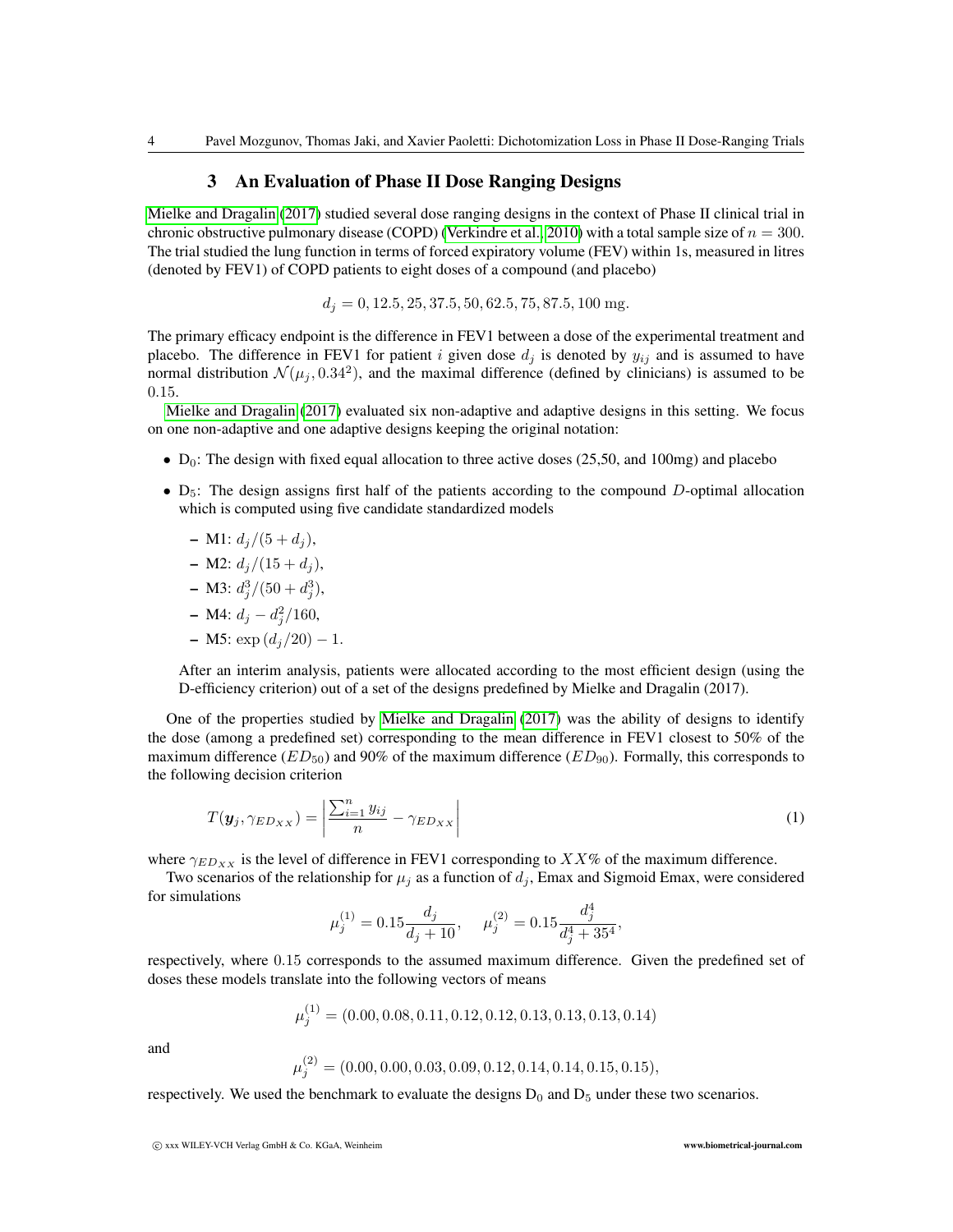The benchmark does not employ any particular model but can be used to select the doses (among predefined set) having differences in FEV1 closest to  $ED_{50}$  and  $ED_{90}$ . Given the maximum difference of 0.15, 50% of it is equal to 0.075 and 90% of it is equal to 0.135. Each of these values was used as the target values  $\gamma_{ED_{50}}$  and  $\gamma_{ED_{90}}$  in the criterion [\(1\)](#page-3-0) for the benchmark to select the dose closest to the  $ED_{50}$  and the  $ED_{90}$ , respectively. These target values are scenario-related as they were chosen given the specified maximum difference in FEV1. These target values, however, are known in the benchmark setting, as it uses the simulation scenarios themselves. Consequently, the dose corresponding to the minimum of the criterion [\(1\)](#page-3-0) using  $\gamma_{ED_{50}} = 0.075$  was selected as the dose closest to the  $ED_{50}$ , and the dose corresponding to the minimum of (2.1) using  $\gamma_{ED_{90}} = 0.135$  was selected as the dose closest to the  $ED_{90}$ .

The benchmark does not assume any subset of doses from the prespecified range as, for example, design  $D_0$  does. Therefore, the selection of doses assumed under design  $D_0$  is a feature of this design, and the benchmark can assess how well the equal allocation to the selected doses performs in terms of the PCS.

When reporting the results, Mielke and Dragalin (2017) considered the selection of the doses with relative effects between 25% and 75% for the estimation of the dose closest to  $ED_{50}$ . Similarly, the selection of doses with relative effects between 85% and 95% were considered for the estimation of the dose closest to the  $ED_{90}$ . For consistency, we provide the same characteristics of the benchmark. Table [1](#page-4-0) shows the operating characteristics of the design against the respective benchmark. The results for the designs are extracted from Table 14.4 of the original work and the benchmark is evaluated using  $S = 40000$ trial replications.

<span id="page-4-0"></span>

| <b>Table 1</b> The proportion of the $ED_{50}$ and $ED_{90}$ selections under two scenarios by the designs $D_0$ and $D_5$ |  |  |
|----------------------------------------------------------------------------------------------------------------------------|--|--|
| and by the corresponding benchmark                                                                                         |  |  |

|                  | Scenario 1 $(E_{max})$ |         | Scenario 2 (Sigmoid $E_{max}$ ) |           |  |  |
|------------------|------------------------|---------|---------------------------------|-----------|--|--|
|                  | $ED_{50}$              | $ED$ 90 | $ED_{50}$                       | $ED_{90}$ |  |  |
| $D_0$            | 0.35                   | 0.31    | 0.23                            | 0.16      |  |  |
| D <sub>5</sub>   | 0.52                   | 0.36    | 0.25                            | 0.16      |  |  |
| <b>Benchmark</b> | 0.92                   | 0.65    | 0.73                            | 0.22      |  |  |

Comparing the proportion of correct  $ED_{50}$  and  $ED_{90}$  selections for designs  $D_0$  and  $D_5$ , the adaptive design  $D_5$  was able to find the target doses with a higher probability under Scenario 1, but shows comparable performance in Scenario 2. At the same time, comparing the proportion of selections between scenarios, it might seem that it was more than twice as challenging for  $D_5$  to find  $ED_{50}$  and  $ED_{90}$  in Scenario 2 than in Scenario 1. Considering the ratio of correct selections with respect to the benchmark, the statement that  $ED_{50}$  was more challenging to estimate in Scenario 2 still holds, but the difference now was lower: the ratio was 0.56 (0.52/0.92) for Scenario 1 against 0.34 (0.25/0.73) for Scenario 2. The design  $D_5$  might face problems identifying the target doses under Sigmoid Emax dose-effect shape scenarios. Similarly, while the proportions suggested that it was more than twice as hard for  $D_5$  to find  $ED_{90}$  in Scenario 2 as in Scenario 1, the ratios of selections were equal to  $0.55 (0.36/0.65)$  and  $0.72 (0.16/0.22)$ , respectively. This showed that, in fact, the performance in Scenario 2 is better than in Scenario 1. Furthermore, the benchmark also revealed that it is equally difficult for  $D_5$  to find  $ED_{50}$  and  $ED_{90}$  in Scenario 1 while the analysis without the benchmark suggests a noticeable difference.

Overall, the benchmark leads to the conclusion that both designs perform uniformly in both scenarios in terms of identifying the  $ED_{90}$ , but have noticeable problems in finding the  $ED_{50}$  under the Sigmoid Emax scenario. Alternative specifications of  $D_0$  (e.g. other allocation proportions) and of  $D_5$  (e.g. other candidate models) should be investigated. In this section, we have focused on the PCS as the designs' main characteristic under the evaluation. However, other metrics could be of interest to a researcher. We discuss the potential merit of the benchmark application for other measures of performance in Section 6.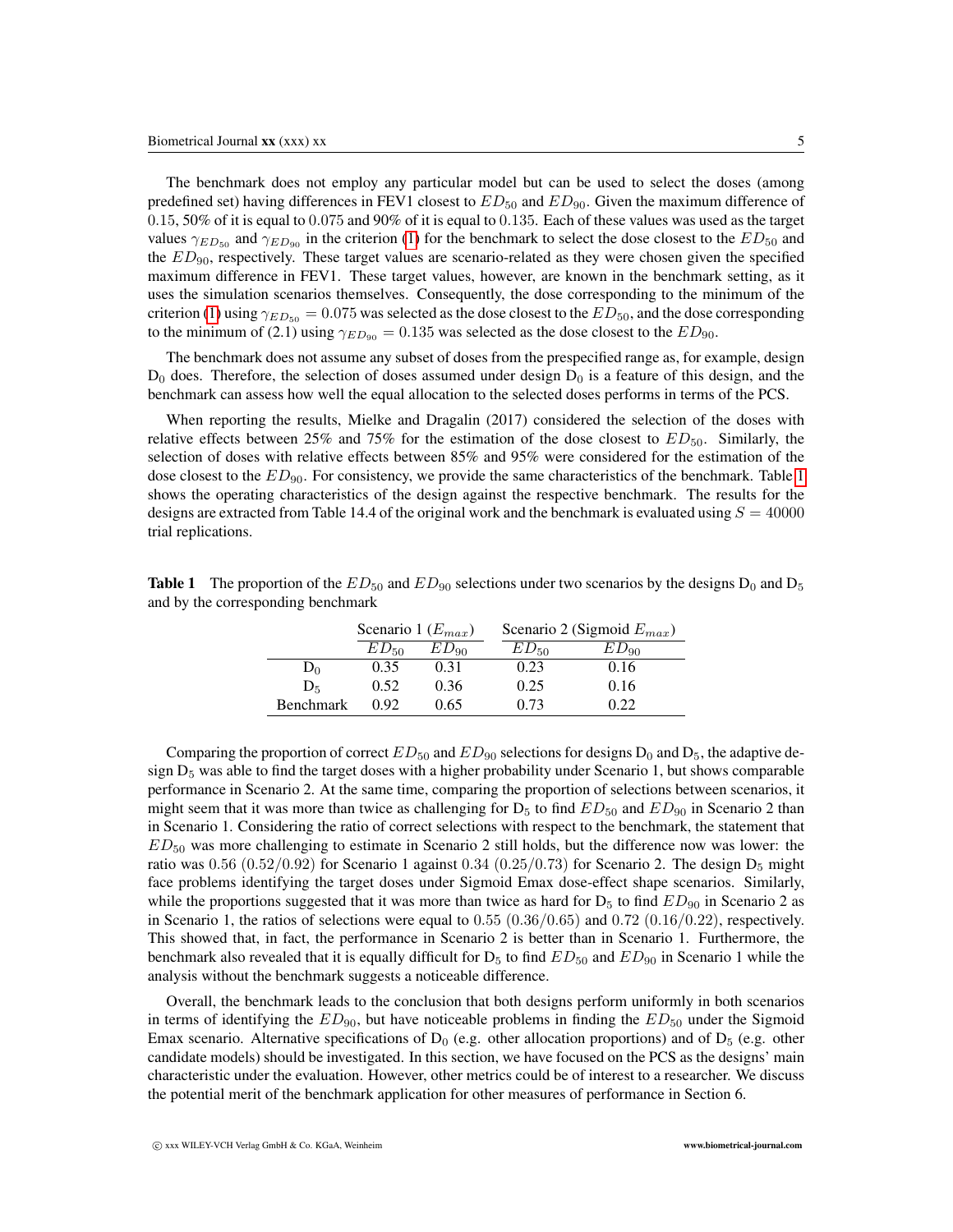## 4 Implication of the Dichotomization in Dose Ranging Trials

Above, it was shown how the benchmark can help with the evaluation of different designs for dose ranging studies with continuous endpoints. However, it is commonplace to dichotomize outcomes measured on a continuous scale. The dichotomization inevitably will lead to different sample sizes required to achieve the desired accuracy. We aim to quantify these differences using the generalized benchmark taking into account various assumptions of the trial. Essentially, we compare two benchmarks: (i) the original benchmark [O'Quigley et al.](#page-13-10) [\(2002\)](#page-13-10) applied to the dose ranging trial with a binary (dichotomized) endpoint, and (ii) the generalised benchmark [\(Mozgunov et al., 2018\)](#page-13-11) applied to the dose ranging trial with a continuous endpoint. As both of these approaches provide upper bounds on the PCS in the corresponding settings, the difference in them can be used to obtain a lower bound for the losses of the information associated with the dichotomization, and consequently, assess the increase in the sample size required after the dichotomization to reach a given accuracy.

Below, we used a clinical trial example and associated data, to demonstrate how the benchmark can be used to quantify the loss of information resulting from the dichotomization in dose ranging clinical trials, and how it can inform the decision on the choice of the endpoint. Specifically, we conducted a comprehensive study studying several aspects of the dichotomization and clinical settings, specifically, influence of the means of outcomes and position of the target dose; influence of the dichotomization threshold; influence of the standard deviation of outcomes, and influence of the target probability.

#### 4.1 Dichotomisation in a Phase II cancer clinical trial

In phase II cancer trials for which the primary endpoint is the tumor-shrinking effect, the underlying mea-surement is on a continuous scale. Despite that, it is commonplace to use the RECIST [\(Eisenhauer et al.,](#page-13-13) [2009\)](#page-13-13) to dichotomize this measurement and form a binary endpoint to assess the treatment. In this section, we use the information from a single-arm Phase II cancer clinical trial considered by [Wason et al.](#page-13-9) [\(2011\)](#page-13-9) to construct a setting of a dose ranging cancer clinical trial, and to evaluate the consequence of the dichotomization.

Following [Wason et al.](#page-13-9) [\(2011\)](#page-13-9), we consider the percentage decrease in the sum of lesion diameters at some dose of a drug,  $d_j$ , as a normally distributed random variable,  $Y_j \sim \mathcal{N}(\mu_j, \sigma_j^2)$ . Here, positive values represent shrinkages in the tumor size, and the negative values - the growth of the tumor. In practice, this variable is used to form a binary response. If some realization of  $Y_j$ ,  $y_j$ , is greater than some threshold  $\psi$ , then the binary random variable  $Z_j$ , takes values  $z_j = 1$ , and  $z_j = 0$ , otherwise. Clearly, the distribution of a random variable  $Z_j$  is characterized by a probability,  $p_j$ , which can be computed as

$$
p_j = \mathbb{P}\left(Z_j = 1\right) = \mathbb{P}\left(Y_j > \psi\right) = 1 - \Phi_j(\psi)
$$

where  $\Phi_j$  is the distribution function of a normal random variable with mean  $\mu_j$  and variance  $\sigma_j^2$ . The binary random variable, clearly, depends on the choice of the threshold  $\psi$ , and the parameter of distributions. The threshold is chosen by the investigator before the trial. For example, the RECIST for partial response corresponds to  $\psi = 30\%$ . Further, choosing parameters of the distributions,  $\mu_i$  and  $\sigma_i$  correspond to choosing simulation scenarios over which a dose ranging design is to be evaluated.

From the actual trial data used by Wason et al. (2011), the estimated value of  $\sigma = 36.4$  was elicited. Therefore, we used this value in the simulated scenarios, to asses the consequence of dichotomization in this setting. The smallest interesting value of the probability of the response is  $p = 0.30$ , meaning that an investigator is interested in a dose corresponding to shrinkage of a tumor by at least  $\psi$  in 30% of patients. Then, the goal of the dose ranging study is to find the minimum effective dose (among the respecified set of doses) having this probability closest to the target  $\gamma = 0.3$ . Formally, this translates into the following decision criterion to be used by the benchmark if the binary response is used

$$
T(\mathbf{y}_j, \gamma = 0.3) = \left| \frac{\sum_{i=1}^n z_{ij}}{n} - 0.3 \right|,
$$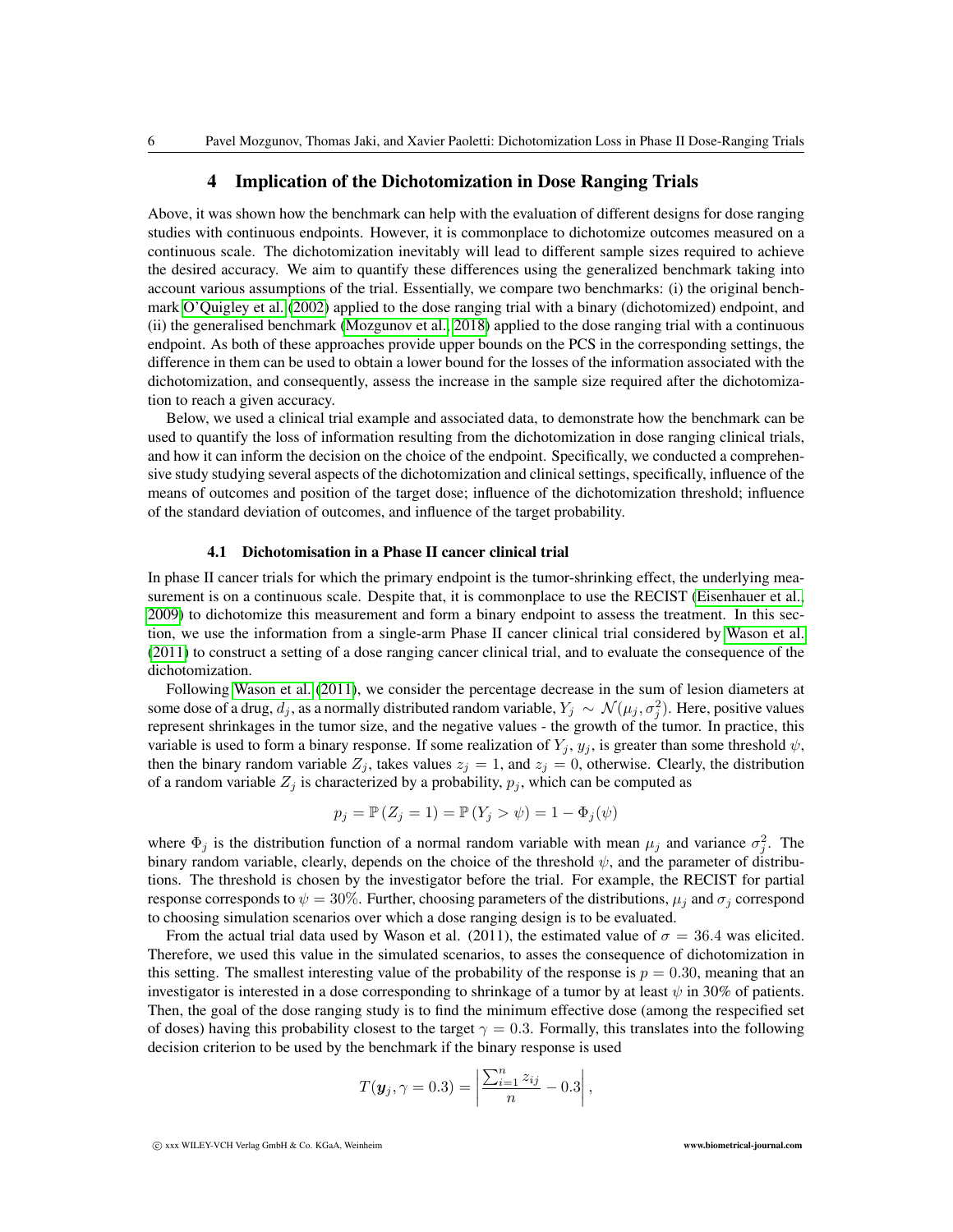and the decision criterion

$$
T(\mathbf{y}_j, \gamma = 0.3) = \left| \left( 1 - \Phi_j(\psi, \mu_j = \frac{\sum_{i=1}^n y_{ij}}{n}, \sigma_j^2 = var(\mathbf{y}_j) \right) - 0.3 \right|
$$

if the continuous response is used. Importantly, the crucial step is to make the decision criteria used by the two benchmarks (binary and continuous) comparable. For the first set of simulations, we used the threshold value of  $\psi = 30$  as it is being a common choice in clinical practice.

We specified six simulation scenarios on the continuous scale and started from considering the case of equal standard deviations  $\sigma = 36.4$  for each dose, and different means. Means of the distributions in all scenarios are chosen such that  $d_1$  is the target dose in Scenario 1,  $d_2$  in Scenario 2 and so on. The scenarios are given in Table [2.](#page-6-0) The loss of the information due to the dichotomization was measured in terms of the variation in the sample size required to achieve the same accuracy when using the binary endpoint compared to the continuous one. The accuracy of 80% is targeted, meaning that one would like to select the correct dose in at least 80% of trials. The results are based on 40,000 replications that took on average 3–150 seconds of computer time (depending on the setting).

#### 4.2 Numerical Results

The proportions of each dose selection by the benchmark using binary and continuous responses is given in Table [2.](#page-6-0)

<span id="page-6-0"></span>

| <b>Table 2</b> Comparison of the Benchmarks (B) using binary vand continuous endpoints and $\sigma = 36.4$ for    |  |  |  |
|-------------------------------------------------------------------------------------------------------------------|--|--|--|
| diffirent values of the sample sizes $n$ in six scenarios. The selection of the target doses are in bold. Results |  |  |  |
| are based on 40000 replications.                                                                                  |  |  |  |

| Benchmark                                | $\boldsymbol{n}$ | $d_1$            | $d_2$            | $d_3$            | $d_4$            | $d_5$          | $d_6$ | Ratio of $n$ |
|------------------------------------------|------------------|------------------|------------------|------------------|------------------|----------------|-------|--------------|
| Sc 1, Mean $(\mu_i)$                     |                  | 10               | 20               | 30               | 40               | 50             | 60    |              |
| $B$ – Continuous                         | $61\,$           | 80.2             | 19.6             | 0.2              | 0.0              | 0.0            | 0.0   |              |
| $B - Binary$                             | 61               | 76.9             | 22.5             | 0.7              | 0.0              | 0.0            | 0.0   |              |
| $B - Binary$                             | 78               | 80.4             | 19.3             | 0.3              | 0.0              | 0.0            | 0.0   | 78.2%        |
| Sc 2, Mean $(\mu_i)$                     |                  | $\boldsymbol{0}$ | 10               | 20               | 30               | 40             | 50    |              |
| $B$ – Continuous                         | 104              | 6.5              | 80.1             | 13.3             | 0.0              | 0.0            | 0.0   |              |
| $B - Binary$                             | 104              | 10.0             | 72.6             | 17.4             | 0.1              | 0.0            | 0.0   |              |
| $B - Binary$                             | 143              | 7.1              | 80.2             | 12.7             | 0.0              | 0.0            | 0.0   | 72.7%        |
| Sc 3, Mean $(\mu_i)$                     |                  | $-10$            | $\boldsymbol{0}$ | 10               | 20               | 30             | 40    |              |
| $B$ – Continuous                         | 104              | 0.0              | 6.5              | 80.1             | 13.3             | 0.0            | 0.0   |              |
| $B - Binary$                             | 104              | 0.0              | 9.9              | 72.6             | 17.4             | 0.1            | 0.0   |              |
| $B - Binary$                             | 143              | 0.0              | 7.1              | 80.2             | 12.7             | 0.0            | 0.0   | 72.7%        |
| $\overline{\text{Sc}}$ 4, Mean $(\mu_j)$ |                  | $-20$            | $-10$            | $\boldsymbol{0}$ | 10               | 20             | 30    |              |
| $B$ – Continuous                         | 104              | 0.0              | 0.0              | 6.5              | 80.1             | 13.3           | 0.0   |              |
| $B - Binary$                             | 104              | 0.0              | 0.0              | 9.9              | 72.6             | 17.4           | 0.1   |              |
| $B - Binary$                             | 143              | 0.0              | 0.0              | 7.1              | 80.2             | 12.7           | 0.0   | 72.7%        |
| Sc 5, Mean $(\mu_i)$                     |                  | $-30$            | $-20$            | $-10$            | $\boldsymbol{0}$ | 10             | 20    |              |
| $B$ – Continuous                         | 104              | 0.0              | 0.0              | 0.0              | 6.5              | 80.1           | 13.3  |              |
| $B - Binary$                             | 104              | 0.0              | 0.0              | 0.0              | 9.9              | 72.6           | 17.5  |              |
| $B - Binary$                             | 143              | 0.0              | 0.0              | 0.0              | 7.1              | 80.2           | 12.7  | 72.7%        |
| Sc 6, Mean $(\mu_i)$                     |                  | $-40$            | $-30$            | $-20$            | $-10$            | $\overline{0}$ | 10    |              |
| $B$ – Continuous                         | 32               | 0.0              | 0.0              | 0.0              | 1.1              | 18.8           | 80.1  |              |
| $B - Binary$                             | 32               | 0.0              | 0.0              | 0.1              | 3.0              | 22.9           | 73.9  |              |
| $B - Binary$                             | 51               | 0.0              | 0.0              | 0.0              | 0.8              | 18.7           | 80.4  | 62.7%        |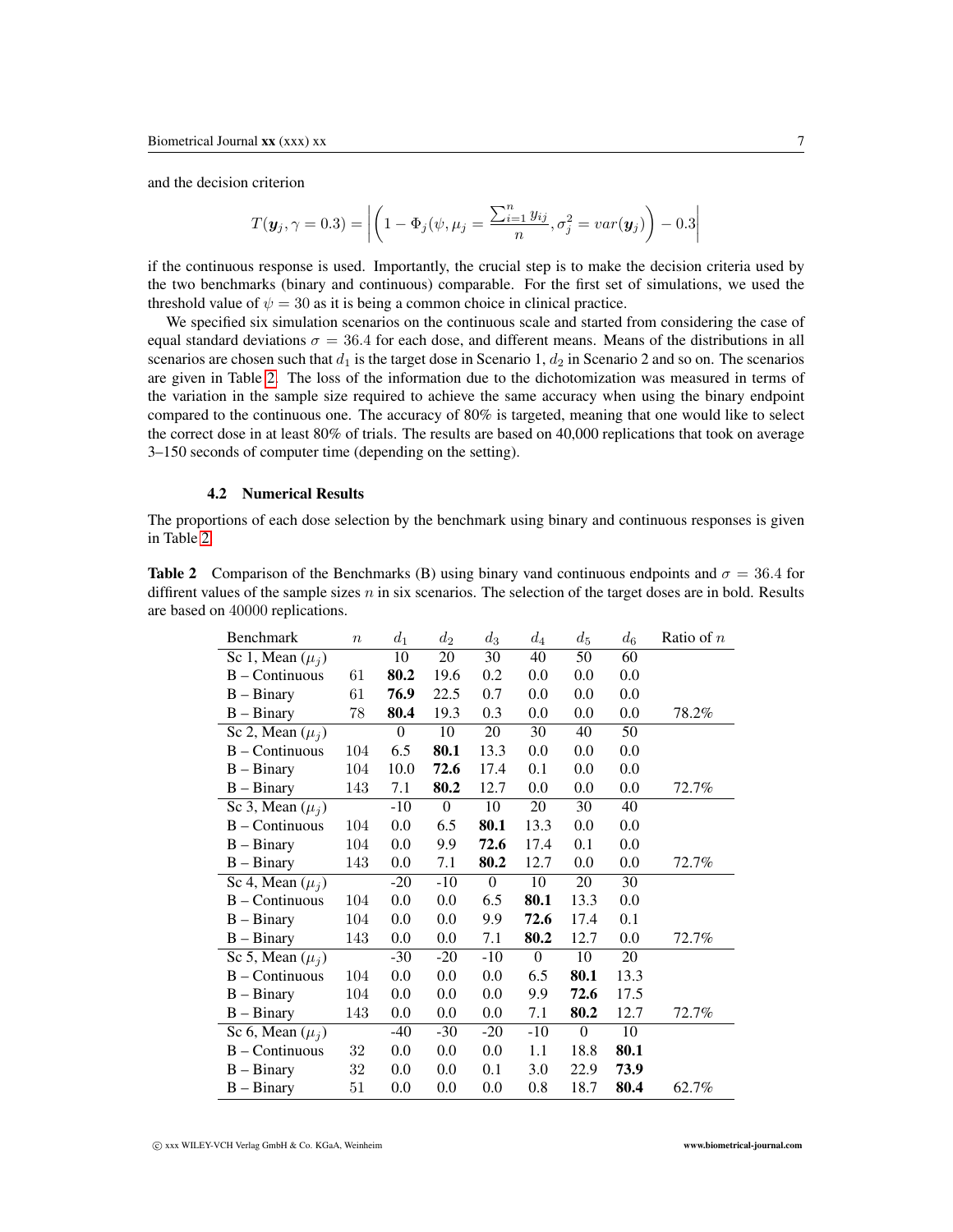The dichotomization of the primary endpoint led to higher sample sizes in all scenarios. Under scenarios 2-5 with the target dose being not on the bound of the dose set, the ratio of sample sizes equaled 72.7%. The trial with the binary endpoint would require 39 more patients to achieve the same level of accuracy in these scenarios. Note that all of these scenarios are evaluated as equally difficult by the benchmark.

Under Scenario 1, where the target dose is the lowest dose, the loss in sample size is smaller - the ratio of sample sizes is 78.2%. On the other hand, the ratio of sample sizes in Scenario 6 with the target dose being the highest dose was noticeably smaller - 62.7%. A possible explanation for a greater loss in the sample size under Scenario 6 might be the fact that the right tail of the distribution is of interest. Taking the whole distribution into account allows to exclude dose  $d_5$  as a candidate to be the target dose, and as the dose  $d_6$  is the last one, it remained the only candidate and was selected using the smaller sample size. At the same time, the discrimination using the binary endpoint was more challenging and resulted in 29 more patients required to attain the same proportion of correct selections.

Overall, the same qualitative pattern of a higher ratio (compared to non-boundary scenarios) if the target dose was the lowest dose, and a smaller ratio if the target dose was the highest dose has been found in many different scenarios with different spacing between means  $\mu_i$  and different variances (not shown).

#### 4.3 Influence of the trial parameters

In the simulations above, the fixed threshold value  $\psi = 30$ , the target probability,  $\gamma = 0.3$ , and the standard deviation  $\sigma = 36.4$  were chosen. The first two values are selected by a clinician and it is of interest to check whether their choices affects the difference in the sample size. The value of  $\sigma$  were chosen based on previous studies, and for the given values of the means at each dose level, would define the probability of a response of at least  $\psi$  at each dose, and as a result, the location of the target dose. Therefore, we also investigate how the dose-response scenario (in terms of the underlying probabilities) affect the dichotomisation losses. Again, we investigated the difference in terms of the sample sizes required to achieve 80% proportion of correct selections.

#### **4.3.1** Influence of threshold  $\psi$

As in the motivating trial, we fix  $\sigma = 36.4$ . We consider one scenario characterised by the following mean values

$$
\mu_1 = -20, \mu_2 = -10, \mu_3 = 0, \mu_4 = 10, \mu_5 = 20, \mu_6 = 27.5,
$$

and six thresholds  $\psi = 0, 10, 20, 30, 40, 50$ . These values correspond to the dose  $d_1, \ldots, d_6$  being the target doses, respectively. Again, we compare the approach with binary and continuous endpoints by the difference in the sample sizes required to get 80% accuracy. The results are given in Table [3.](#page-8-0)

As the same spacing between means (and the same variance) was used between doses around the target, the results under scenarios 1-4 matched exactly the results above. Under Scenario 5, however, the difference in means for  $d_5$  and  $d_6$  was now smaller, which resulted in larger sample sizes for both continuous and binary benchmark. The ratio of sample sizes remained nearly the same as in the rest of the scenarios, 72.4%, meaning that under the considered scenarios, the threshold value  $\psi$  did not have an impact on the dichotomisation losses in the sample size. The difference, however, can be found under Scenario 6 for which the ratio of sample sizes dropped to 45.7% compared to 62.7% using  $\psi = 30$  and the same position of the target dose. As the right tail of the distribution is of interest, a higher threshold made it harder to discriminate between doses  $d_5$  and  $d_6$  in the setting with the binary endpoint. While it holds that the absolute sample sizes are decreased for both benchmarks, the relative loss from the dichotomization was dramatic.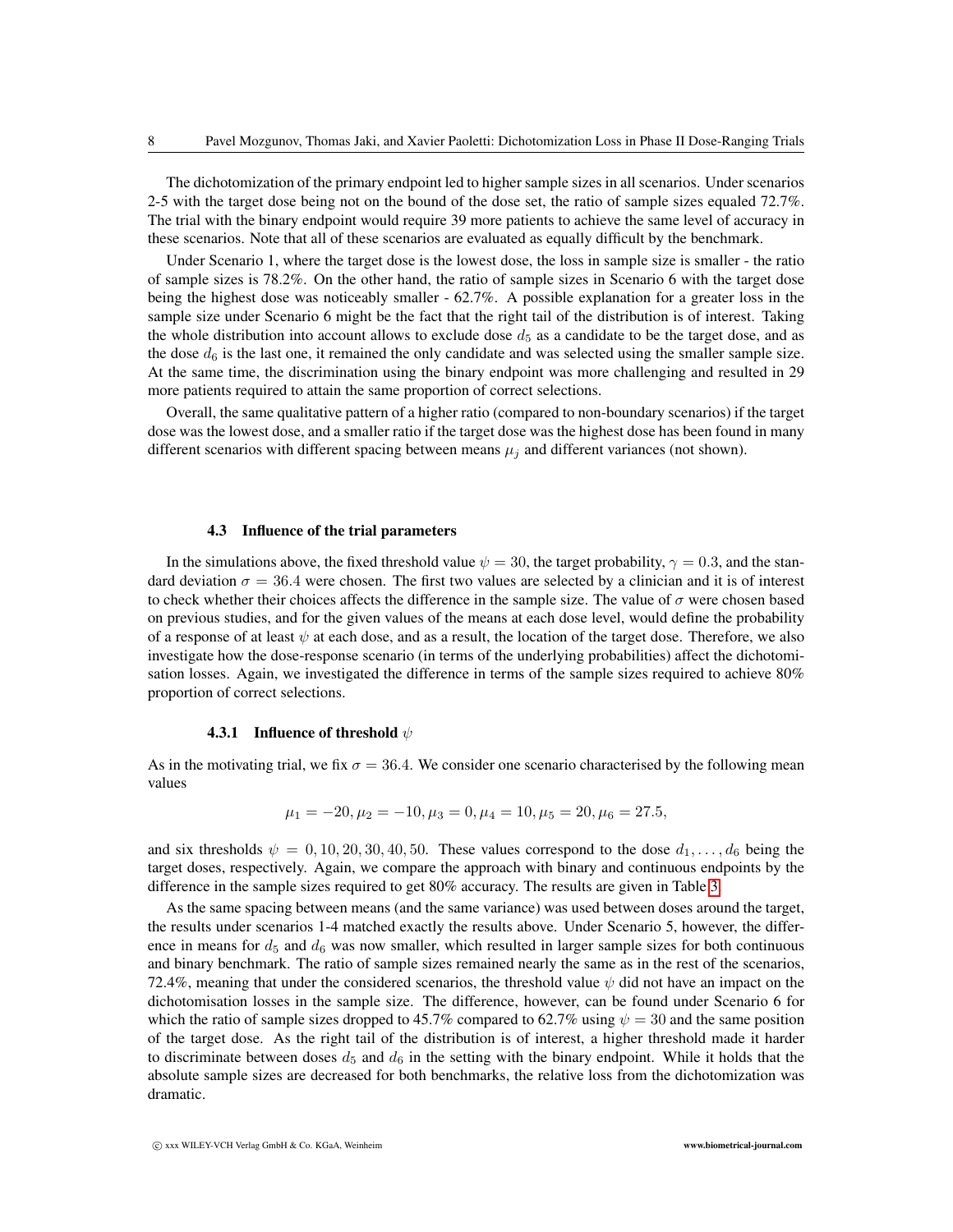<span id="page-8-0"></span>**Table 3** Benchmarks (B) using binary and continuous endpoints and  $\sigma = 36.4$  for diffirent values of the sample sizes n and dichotomisation threshold  $\psi = 0, 10, 20, 30, 40, 50$ . The selection of the target doses are in bold. Results are based on 40000 replications.

| Dose             | $\mathbf n$ | $d_1$                  | $d_2$                   | $d_3$    | $d_4$ | $d_5$ | $d_6$ | Ratio of $n$ |
|------------------|-------------|------------------------|-------------------------|----------|-------|-------|-------|--------------|
| Mean $(\mu_j)$   |             | $-20$                  | $-10$                   | $\theta$ | 10    | 20    | 27.5  |              |
|                  |             | Scenario 1: $\psi = 0$ |                         |          |       |       |       |              |
| $B -$ Continuous | 61          | 80.2                   | 19.6                    | 0.2      | 0.0   | 0.0   | 0.0   |              |
| $B - Binary$     | 61          | 76.9                   | 22.5                    | 0.7      | 0.0   | 0.0   | 0.0   |              |
| $B - Binary$     | 78          | 80.4                   | 19.3                    | 0.3      | 0.0   | 0.0   | 0.0   | 78.2%        |
|                  |             |                        | Scenario 2: $\psi = 10$ |          |       |       |       |              |
| $B -$ Continuous | 104         | 6.5                    | 80.1                    | 13.3     | 0.0   | 0.0   | 0.0   |              |
| $B - Binary$     | 104         | 10.0                   | 72.6                    | 17.4     | 0.1   | 0.0   | 0.0   |              |
| $B - Binary$     | 143         | 7.1                    | 80.2                    | 12.7     | 0.0   | 0.0   | 0.0   | 72.7%        |
|                  |             |                        | Scenario 3: $\psi = 20$ |          |       |       |       |              |
| $B -$ Continuous | 104         | 0.0                    | 6.5                     | 80.1     | 13.3  | 0.0   | 0.0   |              |
| $B - Binary$     | 104         | 0.0                    | 9.9                     | 72.6     | 17.4  | 0.1   | 0.0   |              |
| $B - Binary$     | 143         | 0.0                    | 7.1                     | 80.2     | 12.7  | 0.0   | 0.0   | 72.7%        |
|                  |             |                        | Scenario 4: $\psi = 30$ |          |       |       |       |              |
| $B -$ Continuous | 104         | 0.0                    | 0.0                     | 6.5      | 80.1  | 13.3  | 0.0   |              |
| $B - Binary$     | 104         | 0.0                    | 0.0                     | 9.9      | 72.6  | 17.3  | 0.2   |              |
| $B - Binary$     | 143         | 0.0                    | 0.0                     | 7.1      | 80.2  | 12.7  | 0.0   | 72.7%        |
|                  |             |                        | Scenario 5: $\psi = 40$ |          |       |       |       |              |
| $B -$ Continuous | 163         | 0.0                    | 0.0                     | 0.0      | 2.9   | 80.2  | 16.9  |              |
| $B - Binary$     | 163         | 0.0                    | 0.0                     | 0.0      | 5.7   | 74.2  | 20.1  |              |
| $B - Binary$     | 225         | 0.0                    | 0.0                     | 0.0      | 3.2   | 80.8  | 16.0  | 72.4%        |
|                  |             |                        | Scenario 6: $\psi = 50$ |          |       |       |       |              |
| $B -$ Continuous | 21          | 0.0                    | 0.0                     | 0.1      | 2.9   | 16.7  | 80.2  |              |
| $B - Binary$     | 21          | 0.3                    | 0.3                     | 1.8      | 9.4   | 33.5  | 54.8  |              |
| $B - Binary$     | 46          | 0.0                    | 0.0                     | 0.0      | 1.2   | 18.3  | 80.4  | 45.7%        |

#### 4.3.2 Influence of the dose-response scenario

In this part, we investigate the influence of the underlying probabilities of having a response of at least  $\psi = 30$ , that is  $\mathbb{P}(Y_{ij} > 30)$ , on the dichotomisation losses. Clearly, the probabilities at a given dose will depend on the combination of the mean and variance at this dose. Therefore, instead, of fixing one value (e.g. mean) and vary another (variance), we differentiate the scenarios in terms of the distances between probabilities at each dose. For example, for the standard deviation  $\sigma = 5$ , we considered the scenario with means (24.82, 25.80, 26.63, 27.38, 28.08, 28.73) which correspond to the probabilities of being greater than 30 of

#### 0.15, 0.20, 0.25, 0.30, 0.35, 0.40,

respectively. Then, we called it a scenario with the differences in probabilities equal 5%. The rest of scenarios are constructed similarly. This allowed a more comprehensive investigation under scenarios of varying difficulty. Specifically, we studied the difference of 2.5%, 5%, 10%, 15% and the standard deviations  $\sigma = 5, 15, 35$ . We fixed the position of the target for each value of  $\sigma$  to be  $d_4$  in all scenarios. The results are given in Table [4](#page-9-0)

As expected, the ratio of sample sizes had extremely minor or no changes for different values of  $\sigma$ as the corresponding mean at each dose level was also varied to preserve the same distance between the probabilities of interest. For example, for the difference of 5%, the ratio of sample sizes is 69.3%–69.9% for different  $\sigma$  (the variations can be explained by the simulation error). This supports the point that the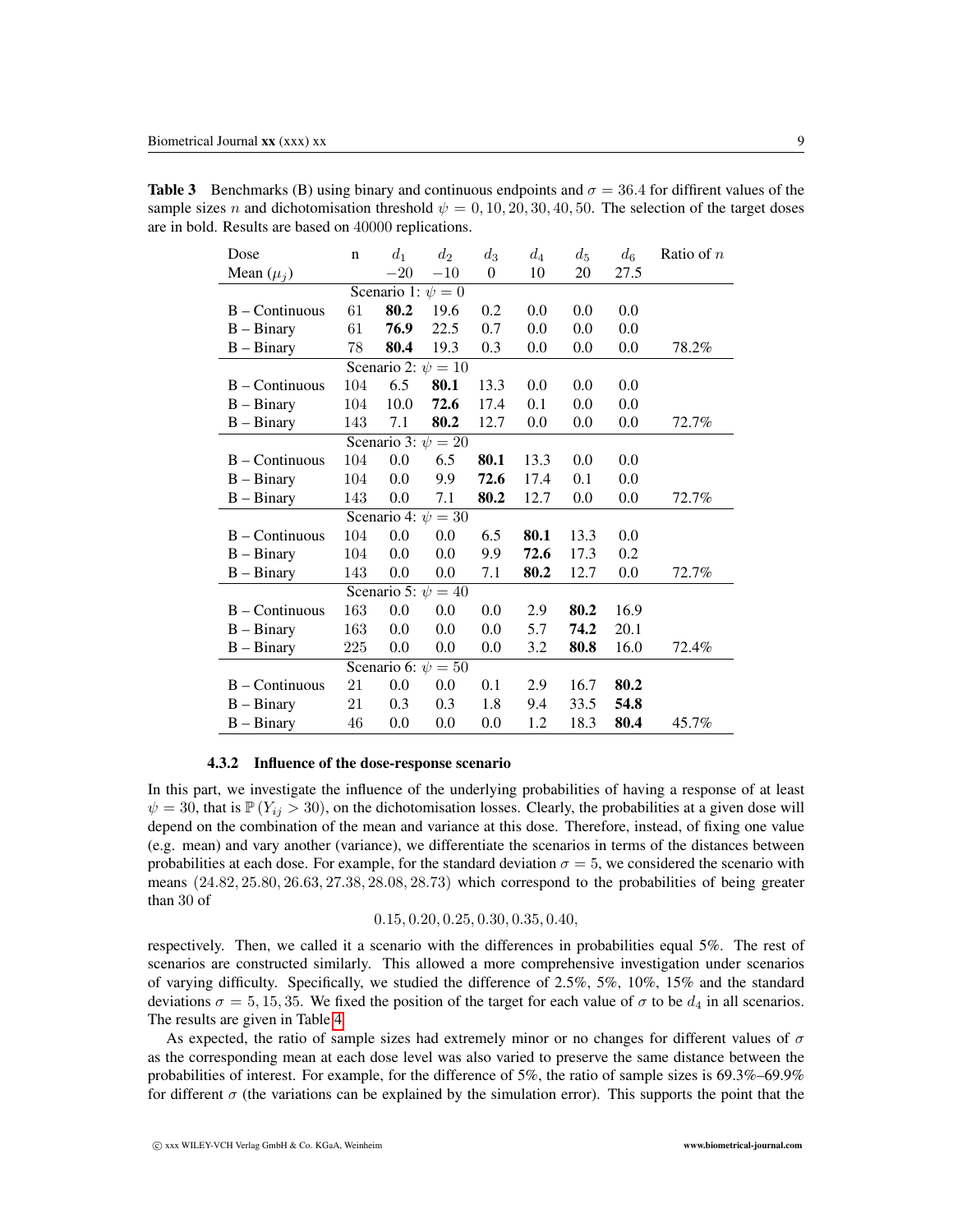<span id="page-9-0"></span>Table 4 Sample sizes required to attain the PCS of 80% by the benchmark for continuous and binary endpoints under scenarios with different standard deviations and the dose-activity relationships. Results are based on 40000 replications.

| Difference in probabilities | 2.5%  | 5%    | 10%   | 15%   |  |  |  |  |
|-----------------------------|-------|-------|-------|-------|--|--|--|--|
| Scenario 1: $\sigma = 5$    |       |       |       |       |  |  |  |  |
| $B -$ Continuous            | 1465  | 357   | 89    | 38    |  |  |  |  |
| $B - Binary$                | 2166  | 515   | 122   | 50    |  |  |  |  |
| Ratio                       | 67.6% | 69.3% | 73.0% | 76.0% |  |  |  |  |
| Scenario 2: $\sigma = 15$   |       |       |       |       |  |  |  |  |
| $B -$ Continuous            | 1464  | 366   | 89    | 38    |  |  |  |  |
| $B - Binary$                | 2158  | 525   | 122   | 50    |  |  |  |  |
| Ratio                       | 67.8% | 69.7% | 73.0% | 76.0% |  |  |  |  |
| Scenario 3: $\sigma = 35$   |       |       |       |       |  |  |  |  |
| $B -$ Continuous            | 1482  | 365   | 88    | 38    |  |  |  |  |
| $B - Binary$                | 2166  | 522   | 120   | 50    |  |  |  |  |
| Ratio                       | 68.4% | 69.9% | 73.3% | 76.0% |  |  |  |  |

ratio of sample sizes (and sample sizes themselves) required to achieve particular PCS depends not on the variance itself but on the underlying probabilities of interest, i.e. combination of the variances and means. Importantly, despite both benchmarks taking the difficulty of the scenario into account (spacing between probabilities of interest), the results have shown that the dichotomization leads to higher relative losses as the distance between the true probabilities of  $Y_j > \psi$  decreases. While sample sizes in both binary and continuous cases increased, the binary benchmark corresponds to faster growth. The sample size required by the continuous benchmark to achieved 80% of correct selection was nearly 2.3 times higher comparing scenarios with 15% and 10% differences, and approximately four times higher comparing scenarios with 10% and 5% differences. However, for the binary benchmark, the sample sizes increased by around 2.4 and 4.3, respectively. Therefore, the dichotomization leads to missing even more information when the distance between probabilities is relatively small: the ratio of sample sizes is around 76.0% for the distance of 15%, and drops by nearly 10% to 67.6% - 68.4% for the difference of 2.5%. This means that the continuous outcomes allow for a greater gain when a smaller difference in the underlying probabilities are of interest.

#### 4.3.3 Influence of the target probability

In the above, we focused on the fixed target probability that the patient's outcome will be at least  $\psi$ . However, in various trial settings, different target probability can be of interest. Below, we study how the target probability affects the dichotomisation losses. We consider five scenarios with 10% difference between the underlying probabilities of having an outcome of at least  $\psi = 30$ , the same position of the target dose  $d_4$ , and the same standard deviation  $\sigma = 36.4$  but with the target probabilities of  $\gamma =$ 0.1, 0.3, 0.5, 0.7, 0.9, respectively. The results are given in Table [5.](#page-9-1)

Table 5 Sample sizes required to attain the PCS of 80% by the benchmark for continuous and binary endpoints under scenarios with different target probabilities,  $\gamma$ . Results are based on 40000 replications.

<span id="page-9-1"></span>

| Target probability, $\gamma$ | 10%  | 30%   | 50%      | 70%   | 90%   |
|------------------------------|------|-------|----------|-------|-------|
| $B -$ Continuous             | 28   | 88    | 104      | 89    | 28    |
| $B - Binary$                 | 46   | 120   | 147      | 121   | 42    |
| Ratio                        | 609% | 73.3% | $70.7\%$ | 73.6% | 66.7% |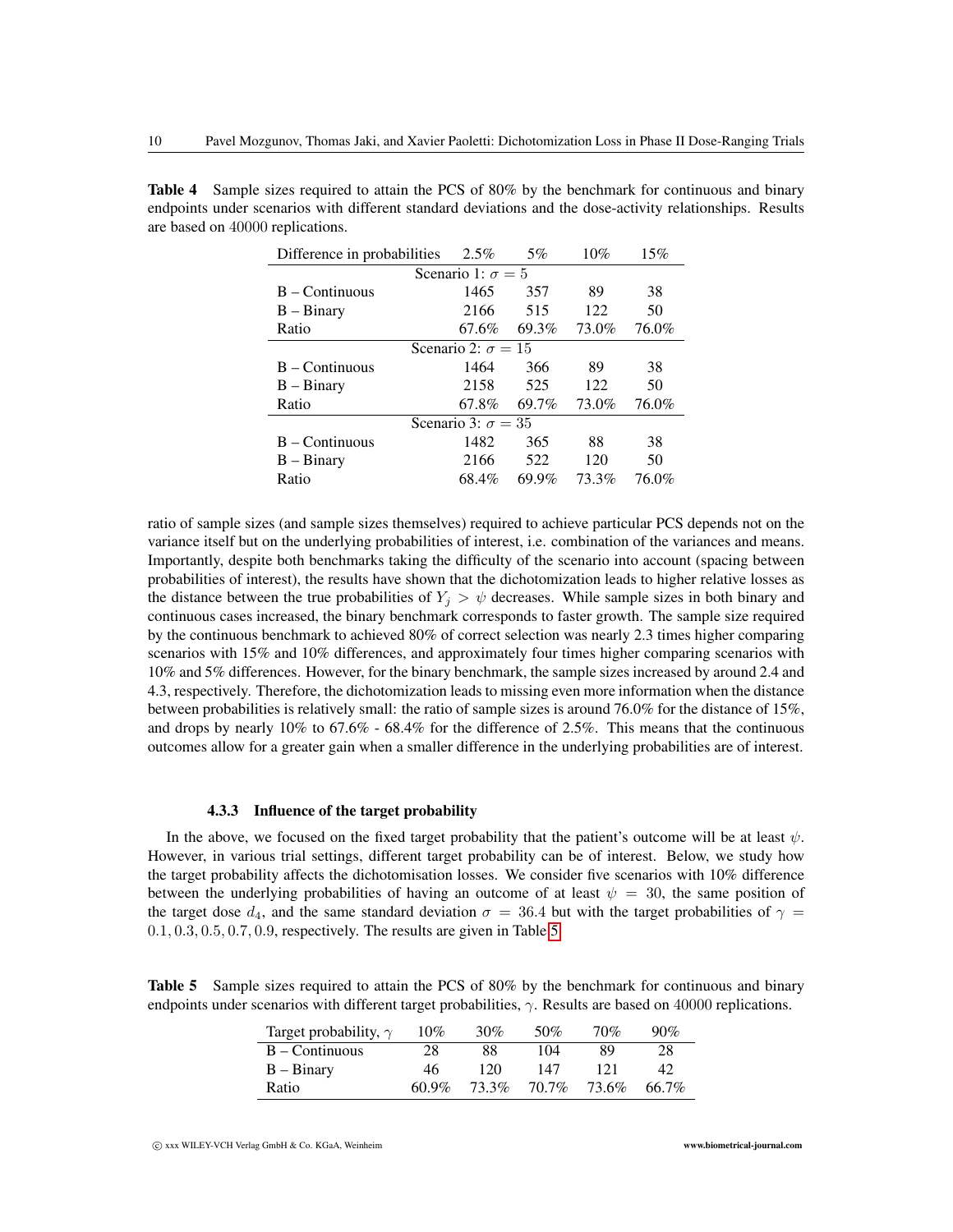The target probability in the trials does have an impact on the relative losses in the sample size if dichotomisation is employed. Specifically, the ratio of sample sizes varies between 60.9% and 73.6%. The smallest ratio (the largest losses in the sample size) can be found when targeting the probability of 10% and 90%, while a target value of 30% and 70% corresponds to smaller, but still considerable, losses. In terms of the absolute sample size gains, the largest sample sizes are required for both benchmarks when target the probability of 50% but the continuous benchmark would require 43 fewer patients to achieve 80% PCS.

Overall, the dichotomization of the continuous variable inevitably leads to higher required sample sizes. The maximum value of the ratio of sample sizes obtained in the simulation study was 78% under the scenario with the target dose being the first one. The least value of 45.7% was obtained for the highest threshold value. Under the majority of scenarios, the most common ratio of sample sizes was found to be 70%-75%. Interestingly, a similar ratio of sample sizes (72.4%) was found revisiting a recent Phase II cardiovascular clinical trial [\(Karlson et al., 2016\)](#page-13-1) and using actual characteristics of the study (we refer the reader to Supplementary Materials for details). This makes a strong point why a continuous endpoint, if available, should be preferred over the binary one in cancer Phase II dose ranging trials.

## 5 Violation of the Normality Assumption

The underlying assumption in the comparisons provided above is that the responses are generated from a normal distribution, and that the continuous benchmark uses the normal distribution as well. However, if there is sufficient evidence that the normality assumption might be violated, then a non-normal distribution should be used. In this case, the benchmark as described in Section 2 will employ the assumed distribution as is construction in general terms of CDFs  $F_i$  of the outcomes given dose  $d_i$  allows for any distribution of outcome. Then, the general line of the comparison of the benchmark with non-normal outcomes and the dichotomised benchmark remains the same.

However, it is plausible that, at the planning stage, a normal distribution is assumed but outcomes come from a non-normal distribution (e.g. a symmetric distribution with heavier tails). It is then of interest to investigate if the presented results are robust to the normality assumption violation.

To study this, we use the same construction of the benchmark as above but amend the data generating algorithm. Let  $\bar{V}_{\nu}$  be a random variable having a Student distribution of  $\nu$  degrees of freedom (df). Then, the outcome of patient i given dose  $d_i$  is assumed to have non-standard Student's distribution of the form

$$
V_{ij} = \mu_j + \sigma \bar{V}_{\nu}.
$$

We consider five values of the degree of freedom:  $\nu = \infty$ , 40, 20, 10, 7.5, that correspond to various extent of heavy tails. Again, we consider the threshold of  $\psi = 30$ ,  $\sigma = 36.4$ , and construct the scenarios such that the differences between the probabilities of outcome of at least  $\psi$  at neighbouring doses is 10%, and the target dose is  $d_4$ . The sample sizes required to achieve the PCS of 80% under various degrees of freedom are given in Table [6.](#page-10-0)

<span id="page-10-0"></span>Table 6 Sample sizes required to attain the PCS of 80% by the benchmark for continuous (B–Continuous) and binary (B–Binary) endpoints under scenarios with outcomes generated from Student distribution with various degrees of freedom,  $df = 40, 20, 10, 7.5$ . Results are based on 40000 replications.

| Degrees of Freedom, df | $\infty$ | 40    | 20    | 10    | 7.5    |
|------------------------|----------|-------|-------|-------|--------|
| $B -$ Continuous       | 88       | Q1    | 98    | 114   | 140    |
| $B - Binary$           | 120      | 120   | 122   | 120   | 120    |
| Ratio                  | 73.3%    | 75.8% | 80.3% | 95.0% | 116.7% |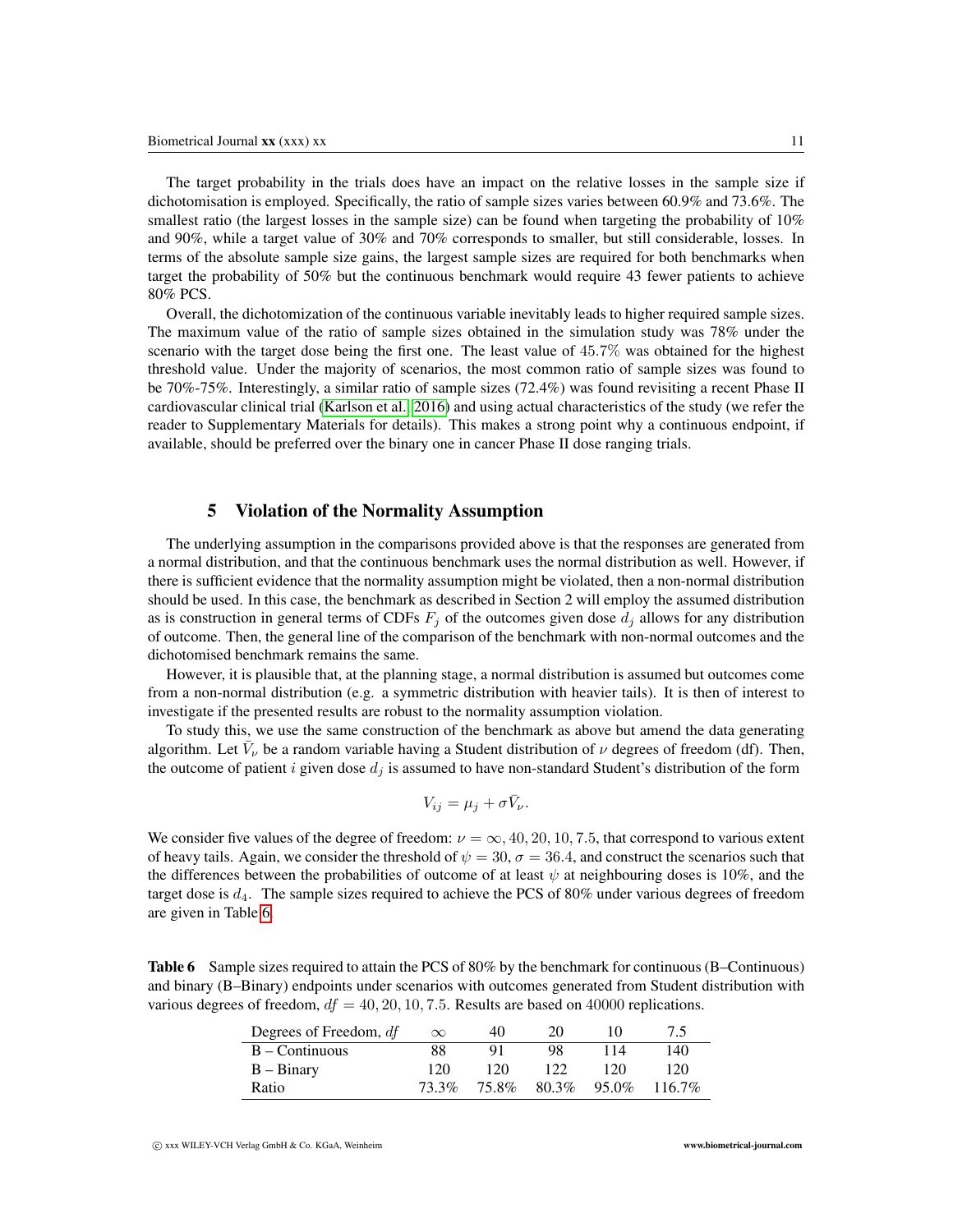Under the scenario with the normality assumption satisfied, the ratio is the same as the ratio found above for the difference of 10% in the probabilities - 73.3%. As the degrees of freedom decrease, the sample size required by the continuous normal benchmark increases, while the sample size required by the binary benchmark remains nearly the same. Specifically, under the scenario with a slightly longer tails than for the normal distribution, the ratio of sample sizes is 75.8%, nearly 2.5% higher than under the normality assumption. For  $\nu = 10$  that corresponds to a noticeably heavier tails and a wider range of values of outcomes (e.g. as high as 500), the ratio increases to as high as 95.0%. While the relative saving in the sample size become lower, the use of continuous outcomes can be provide gain the required number of patients. As degrees of freedom decrease further, for example,  $\nu = 7.5$ , the sample size for the continuous normal benchmark increases above the sample size of the binary benchmark resulting in the ratio above 100% - 116.7%. In this case, the use of continuous benchmark would not provide the gains in the sample size.

Finally, given that violation of normality assumption results in heavier tails of the outcomes distribution, we study how the target probability of the outcome being at least  $\psi = 30$  affects the ratio of sample sizes (Table [7\)](#page-11-0). We study various values of the target probabilities  $\gamma = 0.1, 0.3, 0.5, 0.7, 0.9$  for two values of degrees of freedom,  $\nu = 20, 10$ .

<span id="page-11-0"></span>

| <b>Table 7</b> Sample sizes required to attain the PCS of 80% by the benchmark for continuous and binary               |
|------------------------------------------------------------------------------------------------------------------------|
| endpoints under scenarios with different target probabilities, $\gamma$ and degrees of freedom $df = 20, 10$ . Results |
| are based on 40000 replications.                                                                                       |

| Target probability, $\gamma$ | $10\%$ | $30\%$ | 50%   | 70%   | 90%   |  |  |  |
|------------------------------|--------|--------|-------|-------|-------|--|--|--|
| Degrees of Freedom $df = 20$ |        |        |       |       |       |  |  |  |
| $B -$ Continuous             | 28     | 98     | 113   | 96    | 28    |  |  |  |
| $B - Binary$                 | 41     | 122    | 147   | 121   | 39    |  |  |  |
| Ratio                        | 68.3%  | 80.3%  | 76.9% | 79.3% | 71.8% |  |  |  |
| Degrees of Freedom $df = 10$ |        |        |       |       |       |  |  |  |
| $B -$ Continuous             | 28     | 114    | 123   | 114   | 27    |  |  |  |
| $B - Binary$                 | 41     | 120    | 147   | 121   | 39    |  |  |  |
| Ratio                        | 68.3%  | 95.0%  | 83.7% | 94.2% | 69.2% |  |  |  |

A similar pattern as in the normal case can be seen. The minimum ratio (the maximum losses in the sample sizes) is found when targeting the probabilities close to the bound of the unit interval,  $\gamma = 0.1$  and  $\gamma = 0.9$  - around 70% for both values of the degress of freedom,  $\nu = 10, 20$ . When targeting  $\gamma = 0.30$ and  $\gamma = 0.70$ , the ratio are nearly the same for the fixed value of  $\nu$ , nearly 80% for  $\nu = 20$  and 95% for  $\nu = 10$ . The ratio is slightly decreased when targeting the probability of 50% - by nearly 3% under  $\nu = 20$ , and by 11% under  $\nu = 10$  when compared to the case of  $\gamma = 0.3$ .

Overall, the benchmark based on the normality assumption is robust to slight or moderate violations of this assumption and can still provide substantional gains in the sample sizes under many various configurations compared to the binary benchmark. If the assumption of the normality of assumption is heavily violated, an appropriate distribution should be used when analysing the continuous outcomes. The benchmark can accommodate an arbitrary distribution of outcomes.

## 6 Discussion

In this work, the use of the dose finding benchmark to evaluate the choice of the trial design and primary endpoint was demonstrated in the setting of Phase II dose ranging clinical trials. It was found that the benchmark can provide insights for a more meaningful evaluation of one of the important characteristics of a dose ranging design, PSC, by accounting for the "difficulty" of simulation scenarios. The benchmark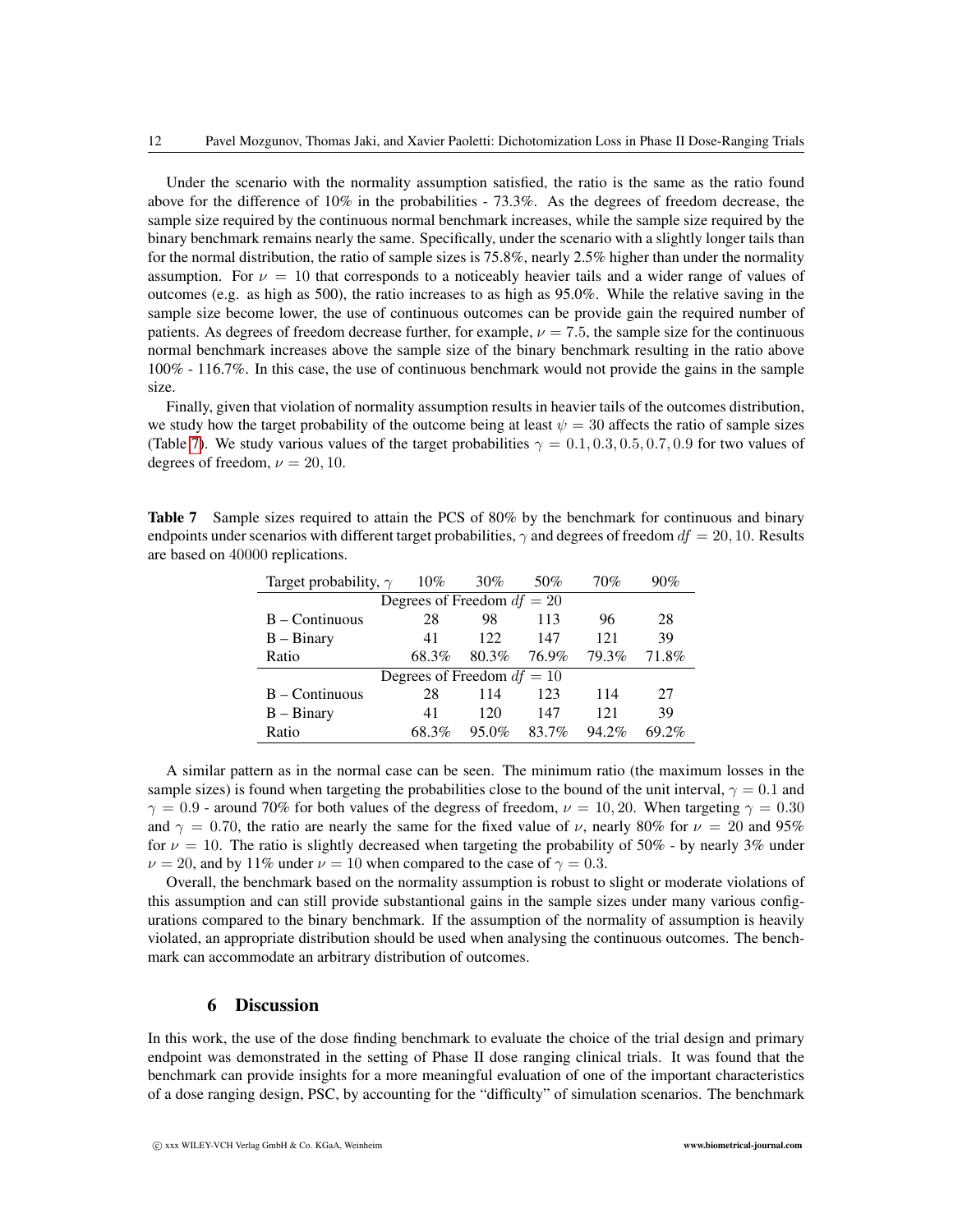was also found to be useful to assess the consequences of the dichotomization of the primary endpoint in dose ranging trials in terms of the loss of accuracy of the target dose identification as well as in the sample size increase to conserve the same level of accuracy. Under all considered scenarios, dichotomization leads to the inevitable increase in the sample size. The ratio of the sample sizes varied between 48% and 78%. Interestingly, putting these into the context of other clinical trials settings, the provided upper bound on the ratio found is below the respective bound for the parallel group trial and Simon's two-stage trials [\(Senn,](#page-13-6) [2005;](#page-13-6) [Wason et al., 2011\)](#page-13-9). This makes a strong point why the continuous endpoint, if clinically feasible, should be used in dose ranging studies. Importantly, estimating the impact on the sample sizes using the benchmark approaches allows illuminating all other factors, e.g. choice of the design for binary and continuous settings, as the benchmarks are based on the same information and on no parametric model.

It is worth mentioning that the main underlying concept of the benchmark used throughout this work, the complete information, is similar to the recently proposed generalized benchmark [\(Mozgunov et al., 2018\)](#page-13-11): to obtain the upper bound of performance we assume that we know how each patient responds to each dose. One of the goals of this work is to demonstrate how versatile the benchmark is, and specifically, that it can be applied to other class of dose finding designs used in dose ranging trials that are usually different from methods used in Phase I dose-escalation studies. One of the important differences in the benchmark construction is the definition of the target dose employed by the benchmark applied in the paper. It was scenario-specific rather than a fixed value as many Phase I trials. Finally, it is worth mentioning that similar benchmark techniques can be used for the quantification of dichotomization costs in Phase I doseescalation trials. However, we intentionally focus on the dose ranging setting throughout the work as the benchmark has not been applied to it before.

The benchmark, as used throughout this work, considered evaluation of dose ranging designs and quantification of dichotomisation losses in terms of the PCS. At the same time, other measures of performance can be also of interest. For example, one can be interested in the precision of the estimation of the target dose. We refer the reader to Supplementary Materials where we provide an example of the quantification of the dichotomisation losses in terms of a precision criterion. In this example, adding to the identification of the dose corresponding to a particular target probability, it is also required that the ratio of the upper and lower bounds of the corresponding confidence interval for the probability estimation to be below a particular value. For scenarios with various differences in the probabilities for different doses, we have found in this example that the ratio of sample sizes required to achieve a particular level of estimation precision on the target dose by the continuous and binary benchmark is around 70% under the majority of considered scenarios but can drop to as low as 15% when the variance of the outcomes is low compared to the difference in means. The maximum losses, therefore, are found to be higher than for the PCS criterion, and depend on  $\sigma$ .

This example above (as well as evaluation of PCS) concerns the case when the choice of the target dose is restricted to the set of candidate doses that are pre-specified in advance. Model-based dose finding designs, however, allow for interpolation between the pre-specified doses, and this aspect of dose finding designs' evaluation so far is overlooked by the considered implementation of the benchmark. Nevertheless, the benchmark might have a merit to support an evaluation of designs when interpolation is of interest. One of the core points of the benchmark's implementation is that it does not employ a parametric model on the dose-response relationship. Therefore, in term of the benchmark evaluation, once the compelete outcomes are generated for all patients at each dose level, one can fit a non-parametric regression and use it for the interpolation. The merit of this approach for the evaluation of other properties of Phase II dose ranging designs is subject to the future research.

Throughout the work, the scenarios with monotonically increasing dose-response relationships were considered only. The generalized benchmark used in this work can be applied in scenarios with nonmonotonic shapes as it just requires the quantile transformation of patient profile  $u_i$  at each dose level. It would still provide an upper bound on the PCS. These bounds, however, might not be as tight as the bounds accounting for the uncertainty in the monotonic ordering, and might not be as useful as evaluation tools that can account for both uncertainties in the monotonic ordering and in the scenarios. Therefore, the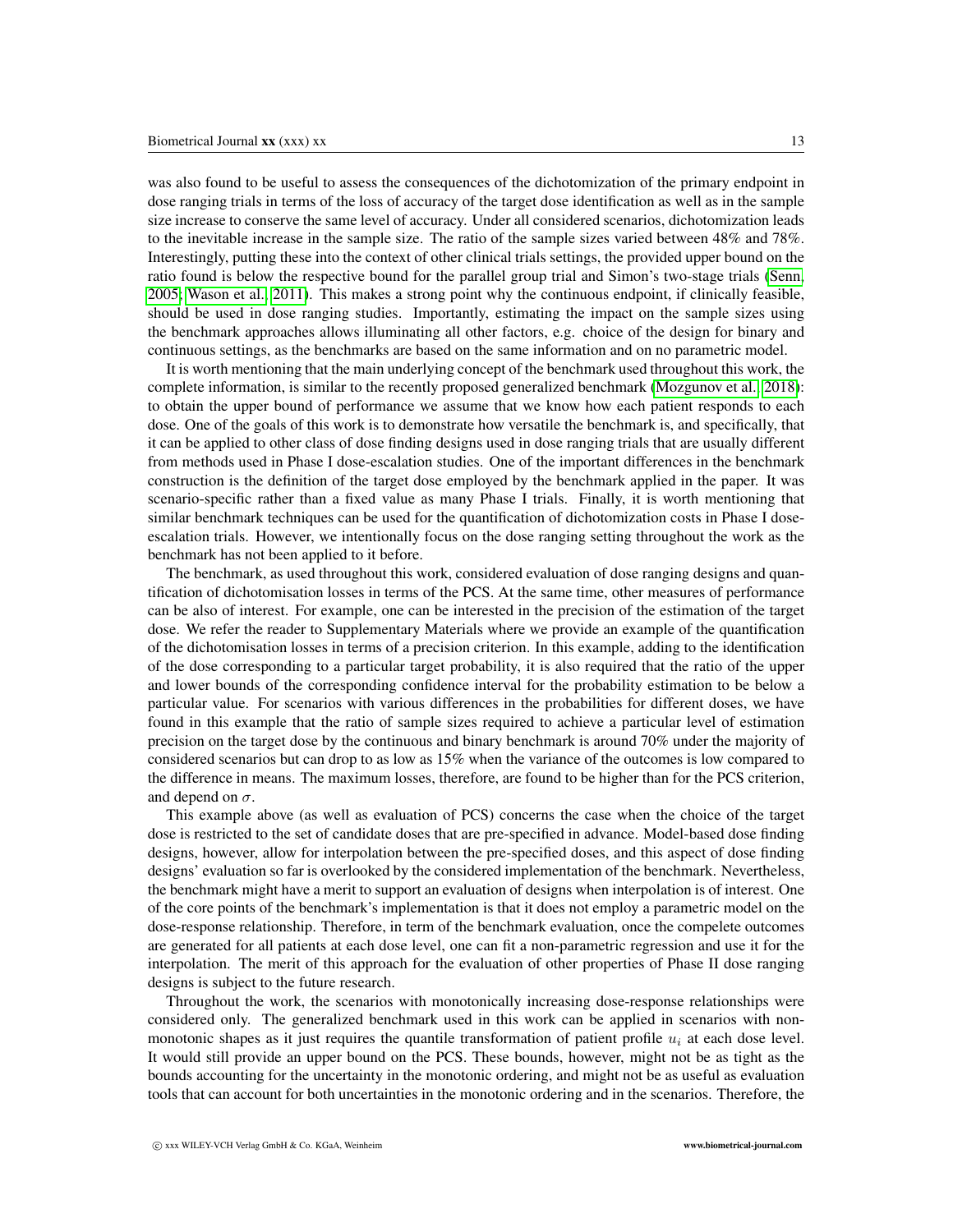benchmark as considered can be of limited use in such settings. Currently, it remains unclear how such a benchmark can be constructed and is subject to our future research.

## Supplementary Materials

Additional information including the example of the benchmark application and the dichotomisation costs evaluation in the setting of a cardiovascular disease may be found in Supplemental Materials.

Acknowledgements This project has received funding from the European Union's Horizon 2020 research and innovation programme under the Marie Sklodowska-Curie grant agreement No 633567. Xavier Paoletti is partially funded by the Institut National du Cancer (French NCI) grant SHS-2015 Optidose immuno project. This report is independent research arising in part from Prof Jaki's Senior Research Fellowship (NIHR-SRF-2015-08-001) supported by the National Institute for Health Research. The views expressed in this publication are those of the authors and not necessarily those of the NHS, the National Institute for Health Research or the Department of Health and Social Care (DHCS).

## References

<span id="page-13-3"></span>Altman, D. G. and Royston, P. (2006) The cost of dichotomising continuous variables. *Bmj*, 332, 1080.

- <span id="page-13-7"></span>Barnwell-Menard, J.-L., Li, Q. and Cohen, A. A. (2015) Effects of categorization method, regression type, and variable ´ distribution on the inflation of type-i error rate when categorizing a confounding variable. *Statistics in medicine*, 34, 936–949.
- <span id="page-13-13"></span>Eisenhauer, E. A., Therasse, P., Bogaerts, J., Schwartz, L. H., Sargent, D., Ford, R., Dancey, J., Arbuck, S., Gwyther, S., Mooney, M. et al. (2009) New response evaluation criteria in solid tumours: revised recist guideline (version 1.1). *European journal of cancer*, 45, 228–247.
- <span id="page-13-4"></span>Fedorov, V., Mannino, F. and Zhang, R. (2009) Consequences of dichotomization. *Pharmaceutical Statistics: The Journal of Applied Statistics in the Pharmaceutical Industry*, 8, 50–61.
- <span id="page-13-1"></span>Karlson, B. W., Wiklund, O., Palmer, M. K., Nicholls, S. J., Lundman, P. and Barter, P. J. (2016) Variability of lowdensity lipoprotein cholesterol response with different doses of atorvastatin, rosuvastatin, and simvastatin: results from voyager. *European Heart Journal–Cardiovascular Pharmacotherapy*, 2, 212–217.
- <span id="page-13-5"></span>Kullback, S. (1997) *Information theory and statistics*. Courier Corporation.
- <span id="page-13-8"></span>Lei, Y., Carlson, S., Yelland, L. N., Makrides, M., Gibson, R. and Gajewski, B. J. (2017) Comparison of dichotomized and distributional approaches in rare event clinical trial design: a fixed bayesian design. *Journal of applied statistics*, 44, 1466–1478.
- <span id="page-13-12"></span>Mielke, T. and Dragalin, V. (2017) Two-stage designs in dose finding. In *Handbook of Methods for Designing, Monitoring, and Analyzing Dose-Finding Trials* (eds. J. O'Quigley, A. Iasonos and B. Bornkamp), chap. 14, 247–265. CRC Press, Taylor and Francis Group.
- <span id="page-13-11"></span>Mozgunov, P., Jaki, T. and Paoletti, X. (2018) A benchmark for dose finding studies with continuous outcomes. *Biostatistics*, doi.org/10.1093/biostatistics/kxy045.
- <span id="page-13-10"></span>O'Quigley, J., Paoletti, X. and Maccario, J. (2002) Non-parametric optimal design in dose finding studies. *Biostatistics*, 3, 51–56.
- <span id="page-13-6"></span>Senn, S. (2005) Dichotomania: an obsessive compulsive disorder that is badly affecting the quality of analysis of pharmaceutical trials. *Proceedings of the International Statistical Institute, 55th Session, Sydney*.
- <span id="page-13-2"></span>Spertini, F., Audran, R., Lurati, F., Ofori-Anyinam, O., Zysset, F., Vandepapelière, P., Moris, P., Demoitié, M.-A., Mettens, P., Vinals, C. et al. (2013) The candidate tuberculosis vaccine mtb72f/as02 in ppd positive adults: a randomized controlled phase i/ii study. *Tuberculosis*, 93, 179–188.
- <span id="page-13-0"></span>Verkindre, C., Fukuchi, Y., Flemale, A., Takeda, A., Overend, T., Prasad, N. and Dolker, M. (2010) Sustained 24-h ´ efficacy of nva237, a once-daily long-acting muscarinic antagonist, in copd patients. *Respiratory Medicine*, 104, 1482–1489.
- <span id="page-13-9"></span>Wason, J. M., Mander, A. P. and Eisen, T. G. (2011) Reducing sample sizes in two-stage phase ii cancer trials by using continuous tumour shrinkage end-points. *European Journal of Cancer*, 47, 983–989.